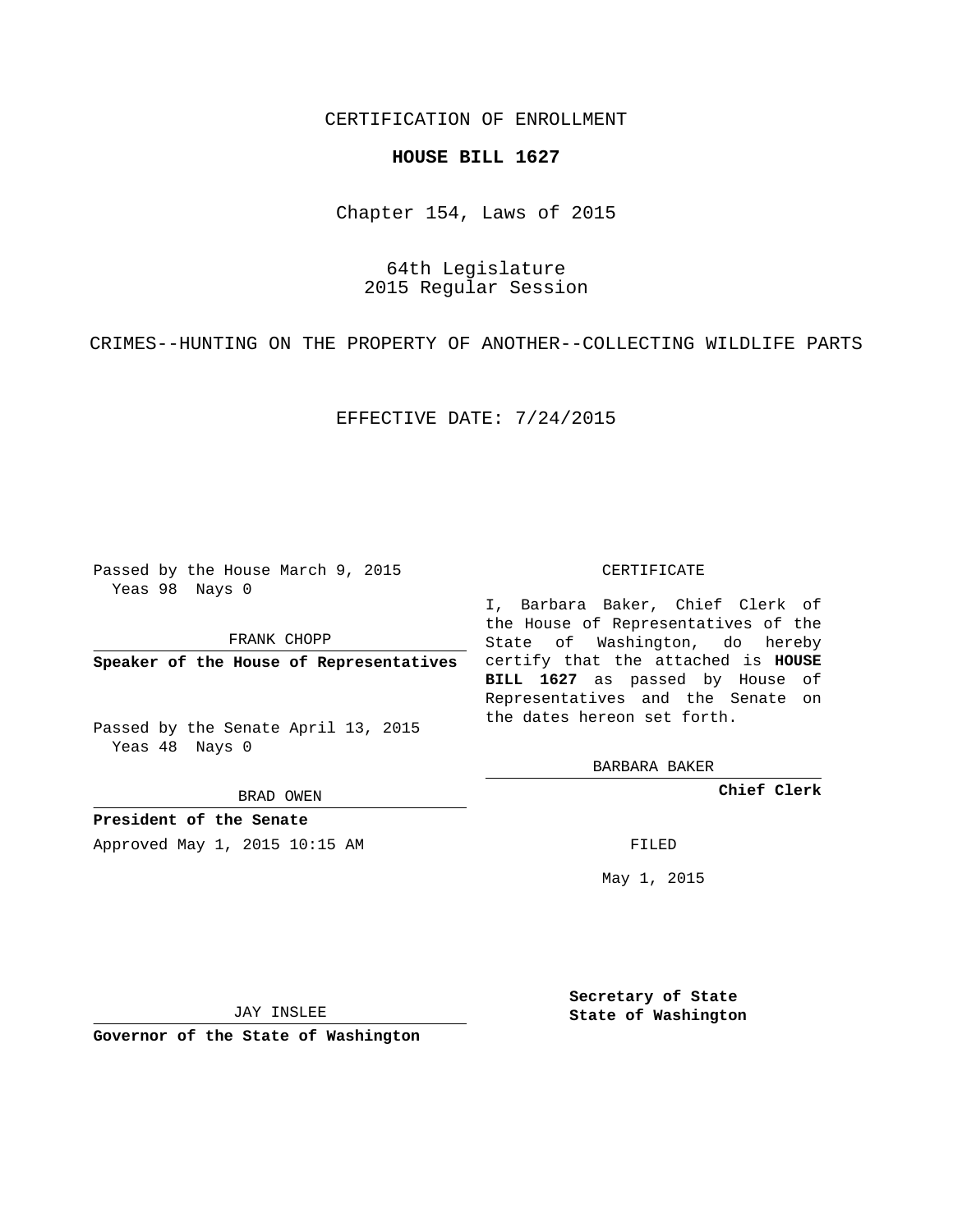Passed Legislature - 2015 Regular Session

**State of Washington 64th Legislature 2015 Regular Session**

**By** Representative Schmick

Read first time 01/23/15. Referred to Committee on Agriculture & Natural Resources.

 AN ACT Relating to expanding the existing prohibition on unlawfully entering the land of another to hunt or to retrieve hunted wildlife under Title 77 RCW to include entering the land of another to collect wildlife parts; amending RCW 77.15.435; and prescribing 5 penalties.

6 BE IT ENACTED BY THE LEGISLATURE OF THE STATE OF WASHINGTON:

7 **Sec. 1.** RCW 77.15.435 and 2012 c 176 s 11 are each amended to 8 read as follows:

9 (1) A person is guilty of unlawfully hunting on,  $((\theta \cdot \mathbf{r}))$ 10 retrieving hunted wildlife from, or collecting wildlife parts from 11 the property of another if the person knowingly enters or remains 12 unlawfully in or on the premises of another for the purpose of:

13  $(a)$  Hunting for wildlife  $((\theta \cdot \hat{r}))$  *i* 

14 (b) Retrieving hunted wildlife; or

15 (c) Collecting wildlife parts.

 (2) In any prosecution under this section, it is a defense that: (a) The premises were at the time open to members of the public for the purpose of hunting, and the actor complied with all lawful conditions imposed on access to or remaining on the premises;

20 (b) The actor reasonably believed that the owner of the premises, 21 or other person empowered to license access ((thereto))to the